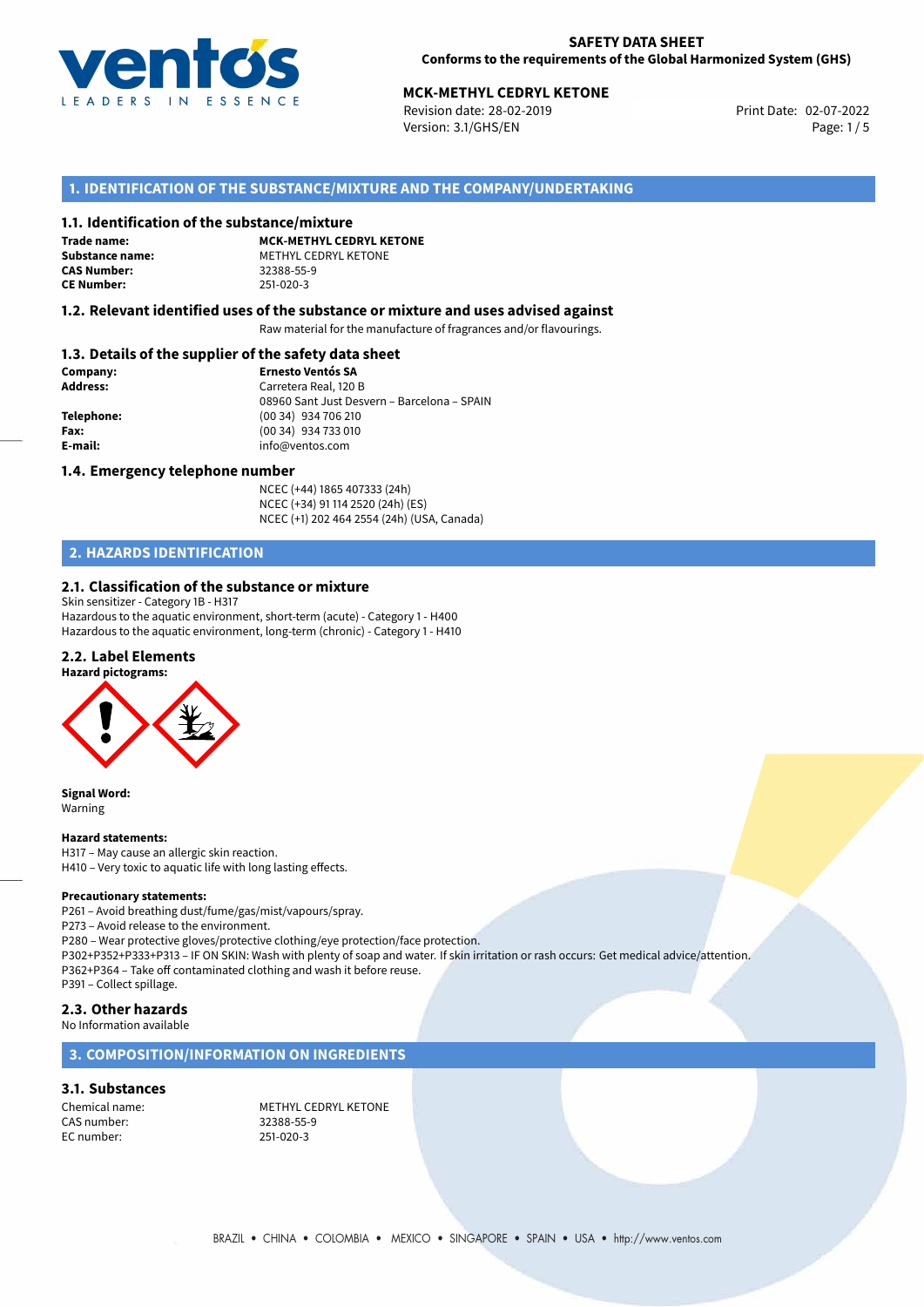

## **SAFETY DATA SHEET Conforms to the requirements of the Global Harmonized System (GHS)**

# **MCK-METHYL CEDRYL KETONE**<br>
Revision date: 28-02-2019<br> **Print Date: 02-07-2022**

Revision date: 28-02-2019 Version: 3.1/GHS/EN Page: 2 / 5

#### **Hazardous constituents:**

| <b>Chemical Name</b> | % (w/w)   | CAS No<br><b>EC No</b>  | <b>Classification according to GHS</b>                                                                                                                                                                                                             |
|----------------------|-----------|-------------------------|----------------------------------------------------------------------------------------------------------------------------------------------------------------------------------------------------------------------------------------------------|
| METHYL CEDRYL KETONE | $\geq$ 50 | 32388-55-9<br>251-020-3 | Acute Toxicity - Category 5 (oral) - H303<br>Skin sensitizer - Category 1B - H317<br>Hazardous to the aquatic environment, short-term (acute) - Category 1 - H400<br>Hazardous to the aquatic environment, long-term (chronic) - Category 1 - H410 |

[See the full text of the hazard statements in section 16.](#page-4-0)

## **3.2. Mixtures**

Not applicable.

## **4. FIRST-AID MEASURES**

## **4.1. Description of necessary first aid measures**

| Ingestion:    | Rinse mouth with water.                                                                                               |
|---------------|-----------------------------------------------------------------------------------------------------------------------|
|               | Obtain medical advice.                                                                                                |
|               | Keep at rest. Do not induce vomiting.                                                                                 |
| Eye contact:  | In case of contact with eyes, rinse immediately with plenty of water for at least 15 minutes and seek medical advice. |
| Inhalation:   | Remove person to fresh air and keep at rest.                                                                          |
|               | Seek immediate medical advice.                                                                                        |
| Skin contact: | Take off immediately all contaminated clothing.                                                                       |
|               | Thoroughly wash affected skin with soap and water.                                                                    |
|               | Seek medical attention if symptoms persist.                                                                           |

## **4.2. Most important symptoms and effects, both acute and delayed**

No information available.

## **4.3. Indication of any immediate medical attention and special treatment needed**

No information available.

## **5. FIRE-FIGHTING MEASURES**

#### **5.1. Extinguishing Media**

Water spray, carbon dioxide, dry chemical powder or appropriate foam. For safety reasons do not use full water jet.

#### **5.2. Special hazards arising from the substance or mixture**

Known or Anticipated Hazardous Products of Combustion: Emits toxic fumes under fire conditions.

#### **5.3. Advice for firefighters**

High temperatures can lead to high pressures inside closed containers. Avoid inhalation of vapors that are created. Use appropriate respiratory protection. Do not allow spillage of fire to be poured into drains or watercourses. Wear self-contained breathing apparatus and protective clothing.

## **6. ACCIDENTAL RELEASE MEASURES**

#### **6.1. Personal precautions, protective equipment and emergency procedures**

Evacuate surronding areas. Ensure adequate ventilation. Keep unnecessary and unprotected personnel from entering. Do not breathe vapor/spray. Avoid contact with skin and eyes. Information regarding personal protective measures: see section 8.

#### **6.2. Environmental precautions**

To avoid possible contamination of the environment, do not discharge into any drains, surface waters or groundwaters.

#### **6.3. Methods and materials for containment and cleaning up**

Cover with an inert, inorganic, non-combustible absorbent material (e.g. dry-lime, sand, soda ash). Place in covered containers using non-sparking tools and transport outdoors. Avoid open flames or sources of ignition (e.g. pilot lights on gas hot water heater). Ventilate area and wash spill site after material pickup is complete.

#### **6.4. Reference to other sections**

Information regarding exposure controls, personal protection and disposal considerations can be found in sections 8 and 13.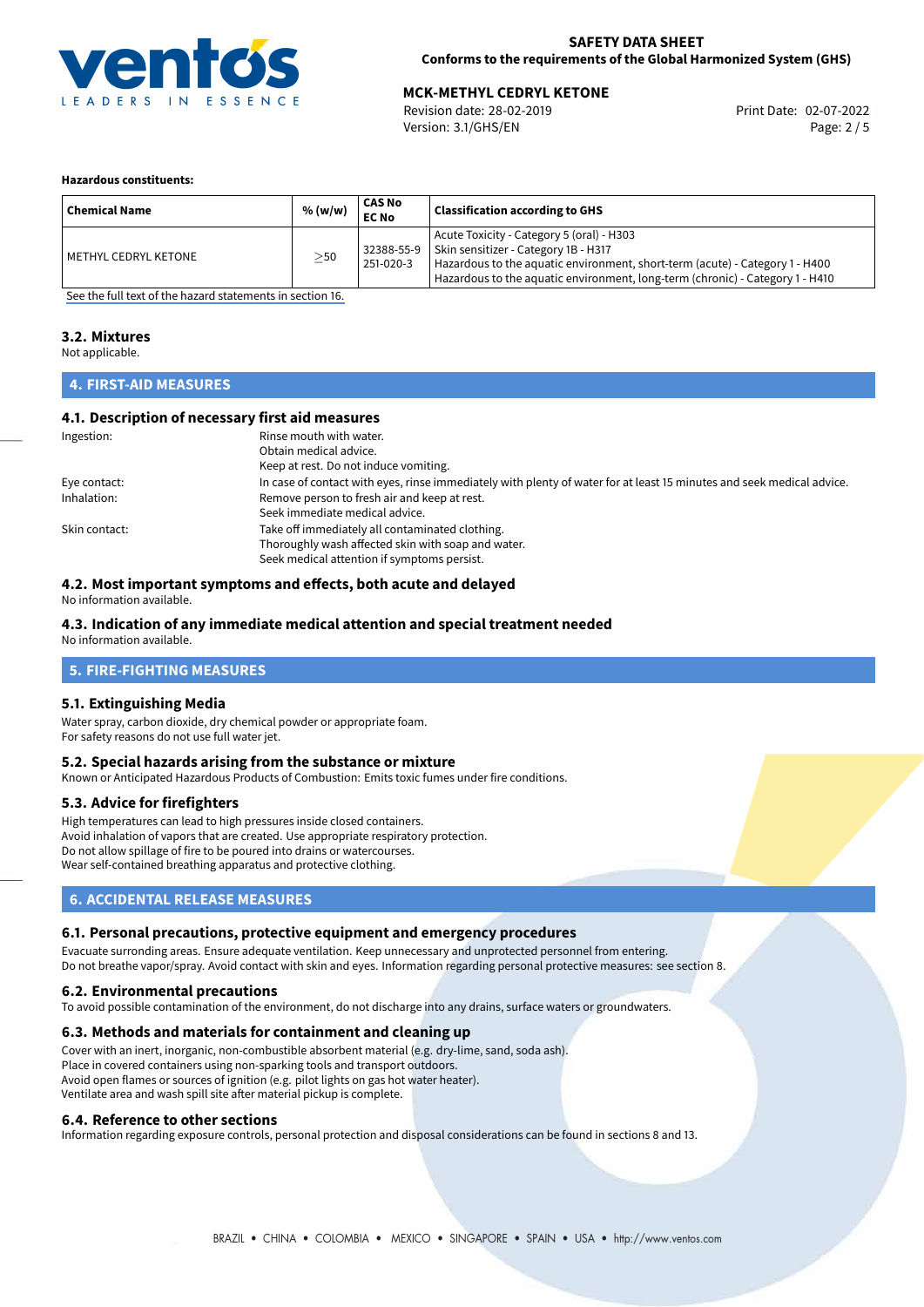

## **SAFETY DATA SHEET Conforms to the requirements of the Global Harmonized System (GHS)**

# **MCK-METHYL CEDRYL KETONE**<br>
Revision date: 28-02-2019<br>
Print Date: 02-07-2022

Revision date: 28-02-2019 Version: 3.1/GHS/EN Page: 3 / 5

# **7. HANDLING AND STORAGE**

## **7.1. Precautions for safe handling**

Do not store or handle this material near food or drinking water. Do not smoke. Avoid contact with the eyes, skin and clothing. Wear protective clothing and use glasses. Observe the rules of safety and hygiene at work. Keep in the original container or an alternative made from a compatible material.

# **7.2. Conditions for safe storage, including any incompatibilities**

Store in tightly closed and preferably full containers in a cool, dry and ventilated area, protected from light. Keep away from sources of ignition (e.g. hot surfaces, sparks, flame and static discharges). Keep away from incompatible materials (see section 10).

## **7.3. Specific end use(s)**

No information available.

**8. EXPOSURE CONTROLS AND PERSONAL PROTECTION**

#### **8.1. Control parameters**

Components with occupational exposure limits: None known.

#### **8.2. Exposure controls**

Measures should be taken to prevent materials from being splashed into the body. Provide adequate ventilation, according to the conditions of use. Use a mechanical exhaust if required.

#### **8.3. Individual protection measures, such as personal protective equipment**

| Eye/Face protection:             | Chemical safety goggles are recommended. Wash contaminated goggles before reuse.                                                            |
|----------------------------------|---------------------------------------------------------------------------------------------------------------------------------------------|
| Hand Protection:                 | Chemical-resistant gloves are recommended. Wash contaminated gloves before reuse.                                                           |
| Body protection:                 | Personal protective equipment for the body should be selected based on the task being performed and the risks<br>involved.                  |
| Respiratory Protection:          | In case of insufficient ventilation, use suitable respiratory equipment.                                                                    |
| Environmental exposure controls: | Emissions from ventilation or process equipment should be checked to ensure they comply with environmental<br>protection legislation.       |
|                                  | In some cases, filters or engineering modifications to the process equipment will be necessary to reduce emissions to<br>acceptable levels. |
|                                  |                                                                                                                                             |

## **9. PHYSICAL AND CHEMICAL PROPERTIES**

## **9.1. Information on basic physical and chemical properties**

| Appearance:                            | Liquid                    |
|----------------------------------------|---------------------------|
| Colour:                                | Conforms to standard      |
| Odour:                                 | Conforms to standard      |
| Odour theshold:                        | Not determined            |
| pH:                                    | Not determined            |
| Melting point/freezing point:          | Not determined            |
| Boling point/boiling range:            | Not determined            |
| Flash point:                           | $100^{\circ}$ C           |
| Evaporation rate:                      | Not determined            |
| Flammability:                          | Not determined            |
| Lower flammability/Explosive limit:    | Not determined            |
| Upper flammability/Explosive limit:    | Not determined            |
| Vapour pressure:                       | Not determined            |
| Vapour Density:                        | Not determined            |
| Density:                               | $0,996-1,011$ g/mL (20°C) |
| Relative density:                      | $0,996 - 1,011(20°C)$     |
| Water solubility:                      | <b>INSOLUBLE IN WATER</b> |
| Solubility in other solvents:          | <b>SOLUBLE IN ETHANOL</b> |
| Partition coefficient n-octanol/water: | Not determined            |
| Auto-ignition temperature:             | Not determined            |
| Decomposition temperature:             | Not determined            |
| Viscosity, dynamic:                    | Not determined            |
| Viscosity, kinematic:                  | Not determined            |
| Explosive properties:                  | Not determined            |
| Oxidising properties:                  | Not determined            |
|                                        |                           |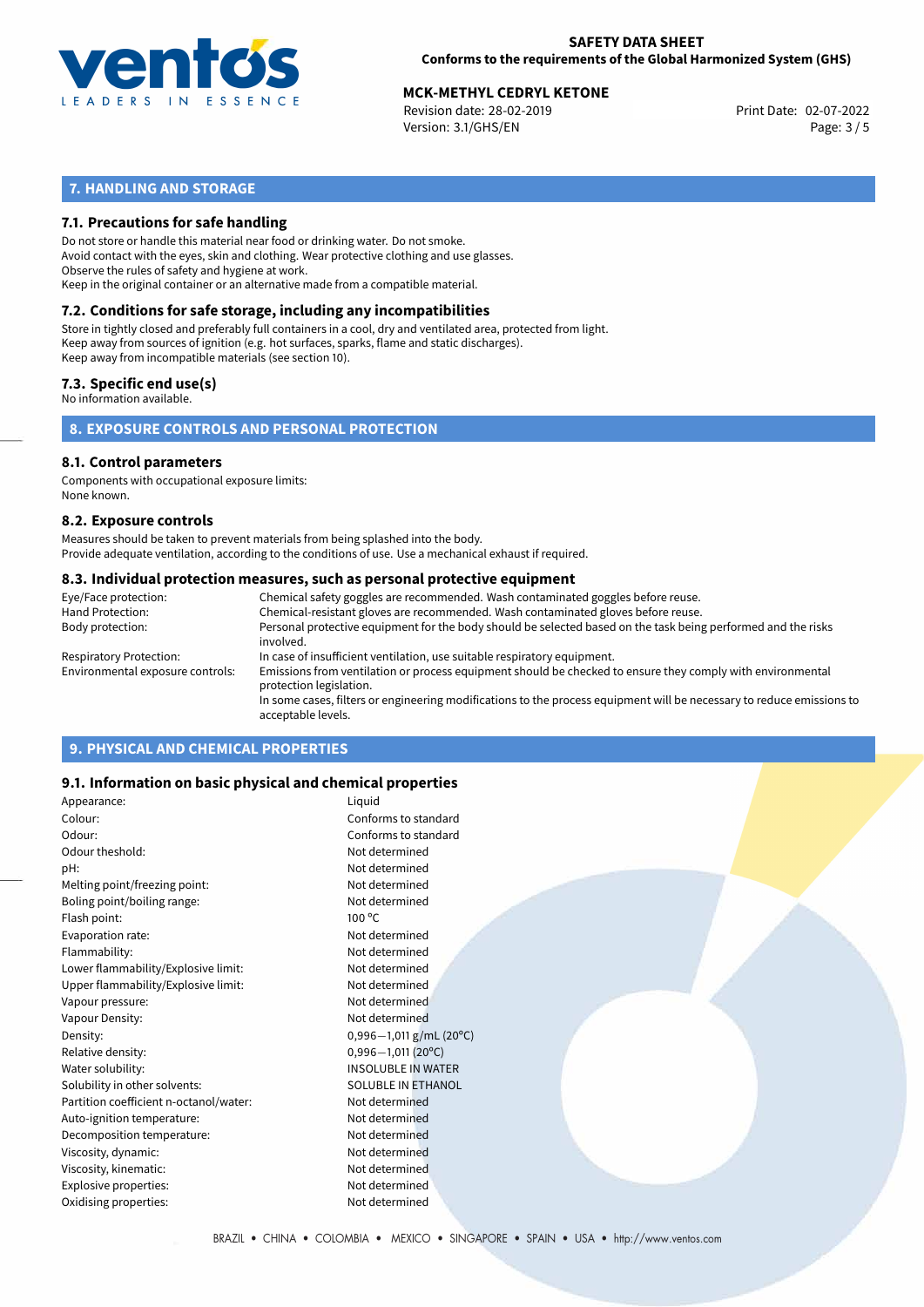

## **SAFETY DATA SHEET Conforms to the requirements of the Global Harmonized System (GHS)**

# **MCK-METHYL CEDRYL KETONE**<br>
Revision date: 28-02-2019<br> **Print Date: 02-07-2022**

Revision date: 28-02-2019 Version: 3.1/GHS/EN Page: 4 / 5

# **10. STABILITY AND REACTIVITY**

### **10.1. Reactivity**

No hazardous reactions if stored and handled as prescribed/indicated.

#### **10.2. Chemical stability**

The product is stable if stored and handled as prescribed/indicated.

#### **10.3. Possibility of hazardous reactions**

No hazardous reactions if stored and handled as prescribed/indicated.

#### **10.4. Conditions to Avoid**

Conditions to Avoid: Excessive heat, flame or other ignition sources.

#### **10.5. Incompatible materials**

Avoid contact with strong acids and bases and oxidizing agents.

## **10.6. Hazardous decomposition products**

During combustion may form carbon monoxide and unidentified organic compounds.

## **11. TOXICOLOGICAL INFORMATION**

| <b>Acute toxicity</b>             | Based on the data available, the criteria for classification are not met. |
|-----------------------------------|---------------------------------------------------------------------------|
|                                   |                                                                           |
| Skin corrosion/irritation         | Based on the data available, the criteria for classification are not met. |
| Serious eye damage/irritation     | Based on the data available, the criteria for classification are not met. |
| Respiratory or skin sensitisation | May cause an allergic skin reaction.                                      |
| Germ cell mutagenicity            | Based on the data available, the criteria for classification are not met. |
| Carcinogenicity                   | Based on the data available, the criteria for classification are not met. |
| Reproductive toxicity             | Based on the data available, the criteria for classification are not met. |
| <b>STOT-single exposure</b>       | Based on the data available, the criteria for classification are not met. |
| <b>STOT-repeated exposure</b>     | Based on the data available, the criteria for classification are not met. |
| <b>Aspiration hazard</b>          | Based on the data available, the criteria for classification are not met. |

## **12. ECOLOGICAL INFORMATION**

### **12.1. Toxicity**

**Assessment:** Very toxic to aquatic life with long lasting effects. **Experimental/calculated data:** No information available.

### **12.2. Degradability**

No information available.

#### **12.3. Bioaccumulative potential** No information available.

**12.4. Soil mobility** No information available.

# **12.5. Other adverse effects**

See also sections 6, 7, 13 and 15 Do not allow to get into waste water or waterways.

## **13. DISPOSAL CONSIDERATIONS**

#### **13.1. Waste treatment methods**

Dispose of in accordance with national and local environmental regulations.